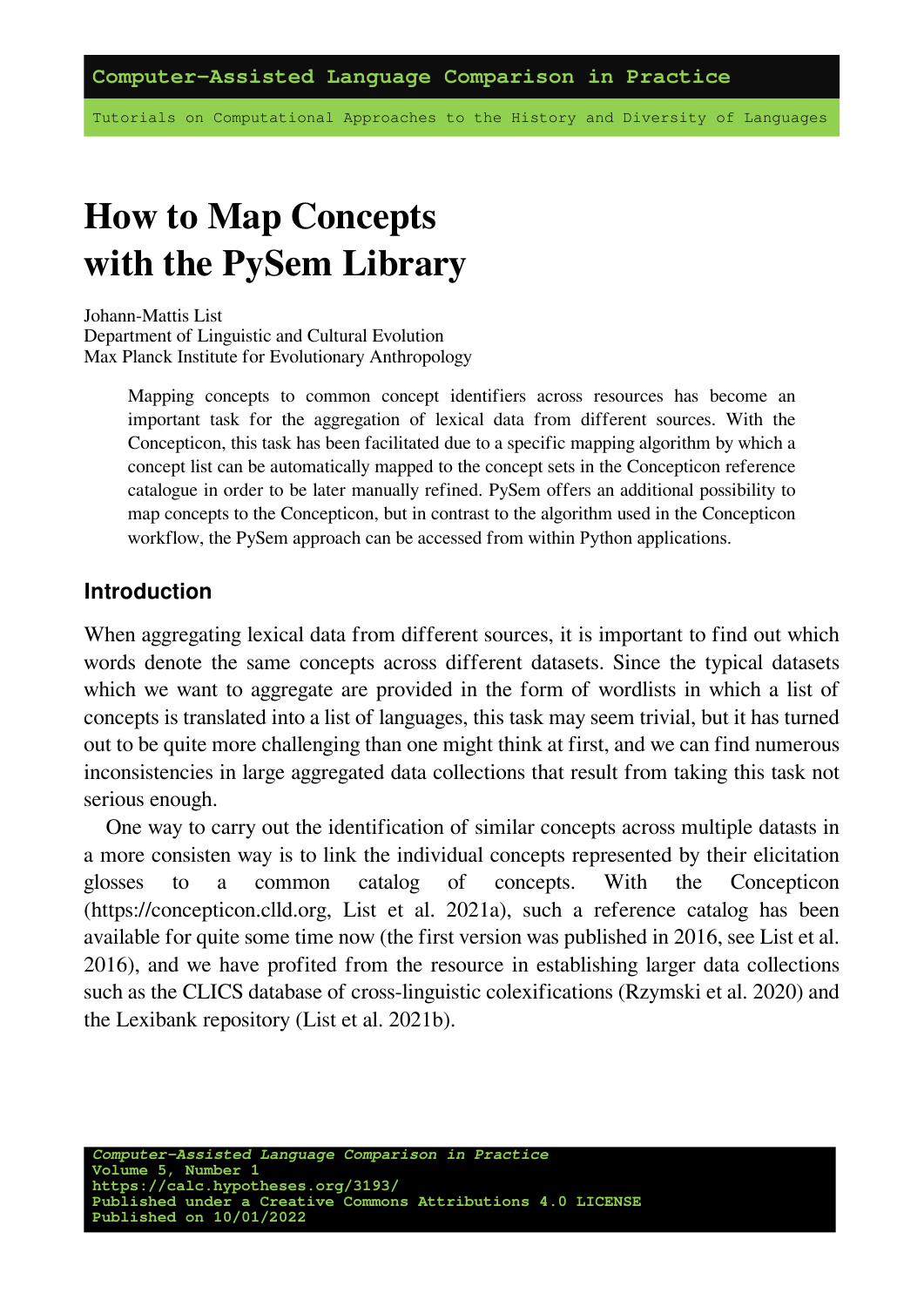# **Concept Mapping in PyConcepticon**

The typical workflow of concept mapping with the help of the Python code accompanying the Concepticon package (PyConcepticon, see [Forkel et al. 2021,](https://digling.org/evobib/?bibtex=PyConcepticon) https://pypi.org/project/pyconcepticon), the mapping is done via the commandline (as outlined in [Tjuka 2020](https://digling.org/evobib/?bibtex=Tjuka2020TBLOG1)). The underlying algorithm comes in two flavors, one just searches for direct matches among the elicitation gloss in the source list and the glosses that have been linked already to the Concepticon, the other method preprocesses the source gloss by trying to identify its basic characteristics (part of speech, if it contains stop characters, etc.) and carrying out some trivial stemming, to map it then against all entries which have been previously mapped to the Concepticon. In both cases, teh mapping is not only done against the "official" Concepticon glosses, but against all elicitation glosses which link to the Concepticon Concept Sets. The advantage of this procedure is that our mapper "learns" from new data and can at times provide quite surprising results, e.g., when searching for "eggplant", you will get a link to AUBERGINE.

```
$ concepticon lookup eggplant
GLOSS CONCEPTICON_ID CONCEPTICON_GLOSS SIMILARITY
-------- ---------------- ------------------- ------------
eggplant 1146 AUBERGINE 2
```
The disadvantage of the approach is that it is typically limited to the command line (unless one wants to hack into the PyConcepticon code to find out how to use the mapper class), and that one needs to have downloaded and point to the Concepticon data folder, which needs to be accessible to PyConcepticon.

## **Concept Mapping with PySem**

In order to have a lightweight tool for the quick mapping of datasets to Concepticon which works from within Python scripts, I added a specific function to the PySem package [\(List 2021\)](https://digling.org/evobib/?bibtex=PySem) along with a workflow by which each new release of the Concepticon data will lead to a new release of PySem in which a dump of the most recent Concepticon version is stored in a Zip file that can be directly accessed from within Python and does not require too much disk space. Thus, PySem offers a variant of the mapping algorithm underlying PyConcepticon, but uses a dump from Concepticon which allows users to use the package without having to download the Concepticon data package.

You can install PySem via the Python package index PIP: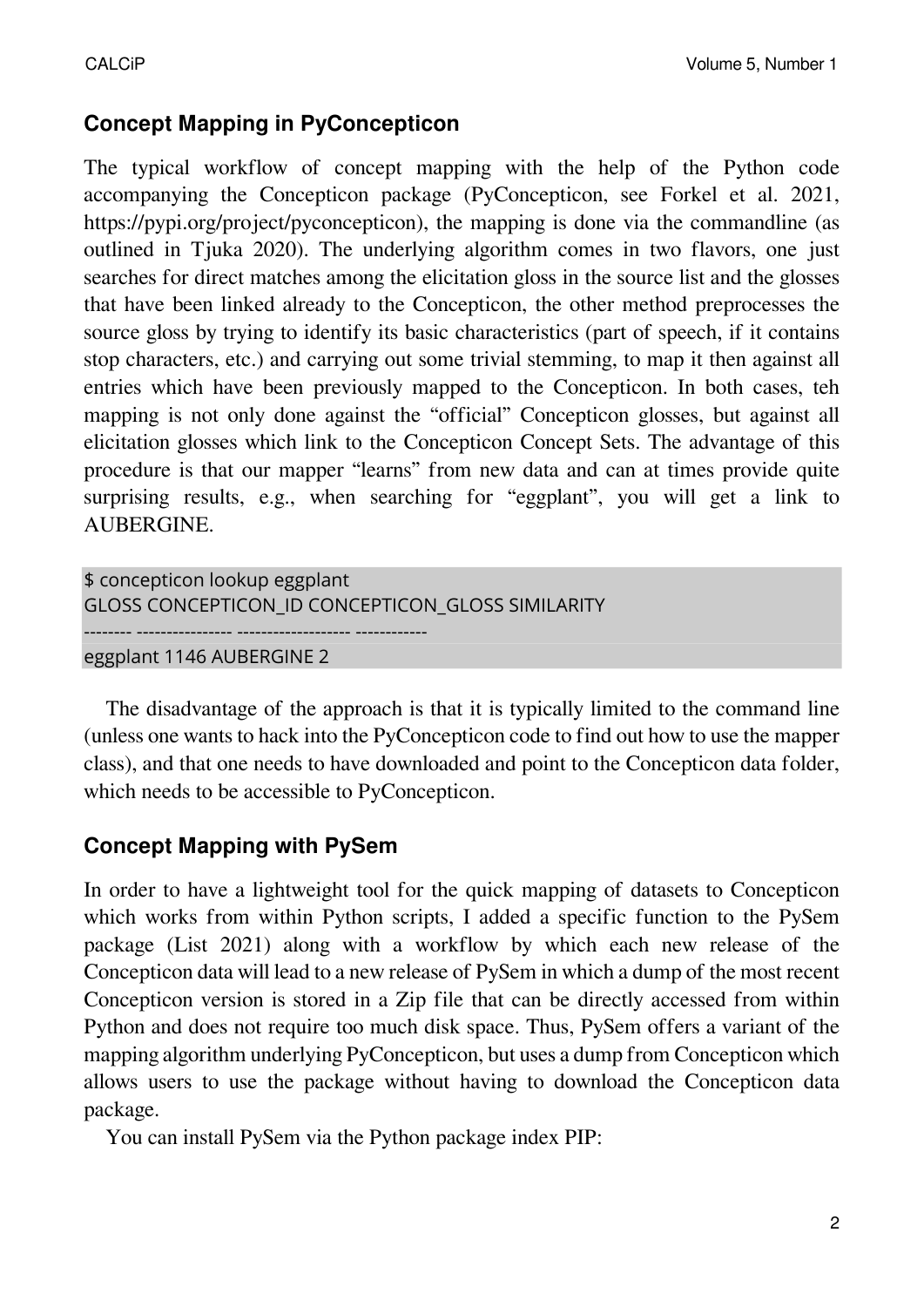#### \$ pip install pysem

The mapping algorithm has been modified, and unit tests have been added. As a result, the mapping method distinguishes 20 forms of concept gloss similarity, but since it is an explicit method, there is no guarantee that the numbers from 0 to 20 that describe the similarity make actual sense numerically.

The highest similarity is achieved, if the text, the original string, is identical, and partof-speech information is provided. A similarity of 10 indicates that the main part of the gloss is similar and the part-of-speech as well, and 9 indicates that part-of-speech information is missing or different.

When mentioning the "main part" of the gloss, this refers to the preprocessing procedure, by which PySem models elicitation glosses internally.

```
>>> from pysem.glosses import parse_gloss
>>> glosses = ["to kill", "kill", "kill (v.)", "kill (somebody)"]
>>> for gloss in glosses:
... parsed_gloss = parse_gloss(gloss)[0]
... print(parsed_gloss.main, parsed_gloss.pos)
kill verb
kill
kill verb
kill
```
As can be seen from this example, PySem extracts some basic parts of the elicitation glosses and also tries to infer additional information regarding the part of speech. The stemming procedure which PySem uses is trivial and simple, consisting of a set of prefixes, markers for part of speech which may recur inside elicitation glosses (such as a v. in brackets), and a list of bracket symbols which allow us to strip all those strings which occur inside brackets.

The whole workflow for PySem thus consists in (A) the preprocessing of the glosses, and (B) the comparison of the preprocessed form with the preprocessed glosses that were mapped in the past to the concept sets in the Concepticon project. All matches are ordered by their similarity score first, and then by the number of elicitation glosses which we can find in Concepticon. Since the mapping procedure was never formally evaluated, we have no way to say whether it is performing well or not, but from my own experience, it seems to perform good enough, and it also works reasonably fast.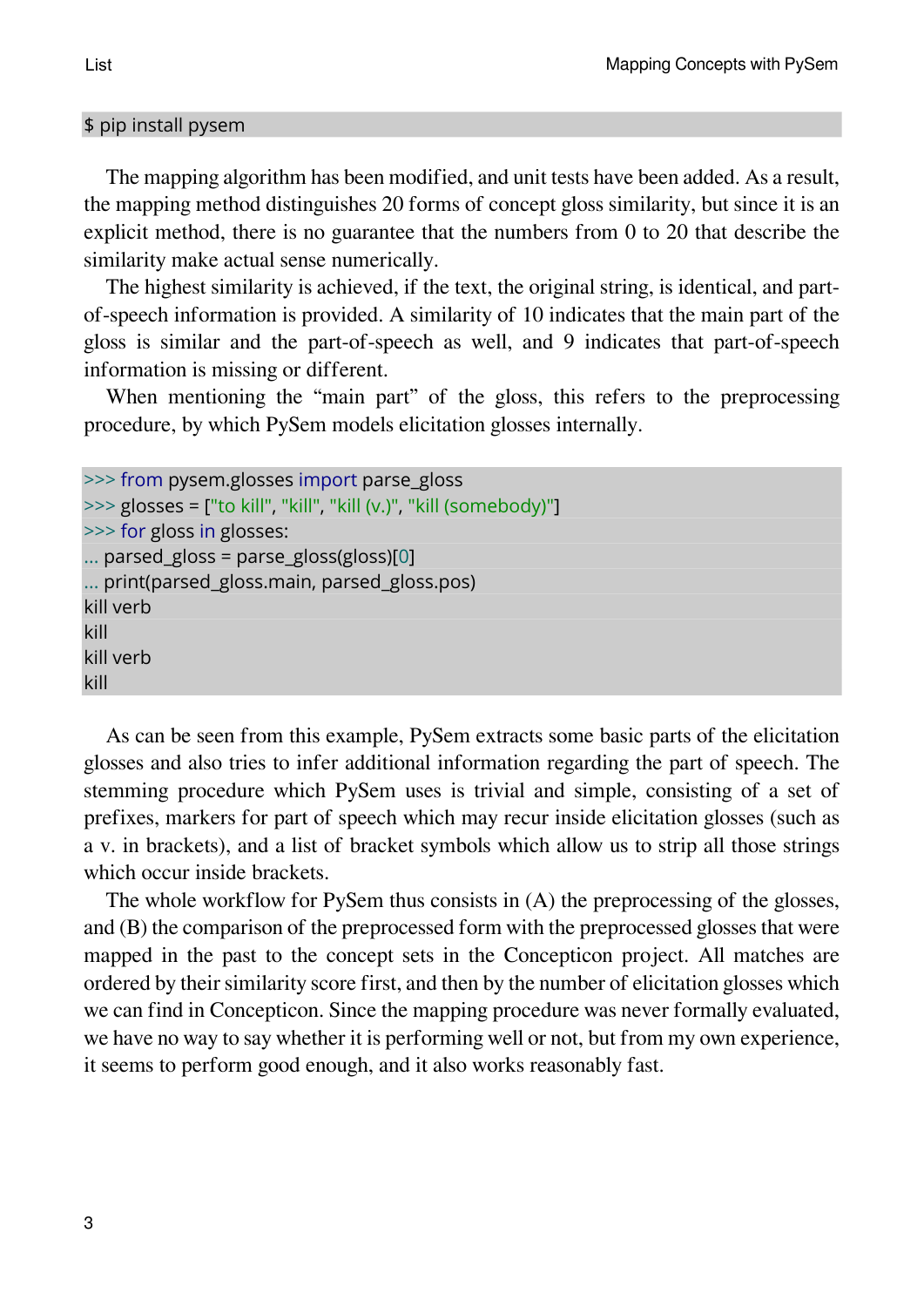# **Examples**

In order to map your data to PySem, you need to load the function to concepticon from within your Python script. Data passed to this function need to be provided in the form of a list of dictionaries, which have at least one key called gloss (but you can modify this by changing the keyword parameter gloss\_ref). If you want to provide information on parts of speech, you can use the keyword parameter pos\_ref to define the name of the key in your dictionary. The keyword language (using two-letter language codes) allows you to define the language that you want to use for the mapping procedure (PySem currently supports languages such as English, German, Russian, Portuguese, Chinese, French, and some more, but stemming works best for English, German, and French).

To get started, you can check the following code that illustrates how mapping can be done.

| >>> from pysem.glosses import to concepticon                                             |
|------------------------------------------------------------------------------------------|
| >>> glosses = [{"gloss": "Hand", "pos": "noun"}, {"gloss": "Fuß / Bein", "pos": "noun"}, |
| {"gloss": "Aubergine", "pos": "noun"}]                                                   |
| >>> for key, matches in to_concepticon(glosses, language="de", pos_ref="pos").items():   |
| print(key, matches)                                                                      |
| Hand [['1277', 'HAND', 'noun', 20]]                                                      |
| Fuß / Bein [['1297', 'LEG', 'noun', 16]]                                                 |
| Aubergine [['1146', 'AUBERGINE', 'noun', 20]]                                            |

You can see, that the method yields a dictionary that contains a list of the potential matches (here limited to one exemplar, due to the keyword max\_matches set to 1) that correspond to the original gloss, which is now the key. The first number in the list is the Concepticon ID, the second item is the Concepticon Gloss, the third is the part of speech, and the fourth is the similarity score. 20 in our case means that the string was identical and the part of speech was provided.

```
>>> glosses = [{"gloss": "Hand"}, {"gloss": "Fuß / Bein"}, {"gloss": "Aubergine"}]
>>> for key, matches in to_concepticon(glosses, language="de", pos_ref="pos",
max_matches=2).items():
... print(key, matches)
Hand [['1277', 'HAND', 'noun', 19], ['1277', 'HAND', 'noun', 17]]
Fuß / Bein [['1297', 'LEG', 'noun', 15], ['1301', 'FOOT', 'noun', 15]]
Aubergine [['1146', 'AUBERGINE', 'noun', 19], ['1146', 'AUBERGINE', 'noun', 17]]
```